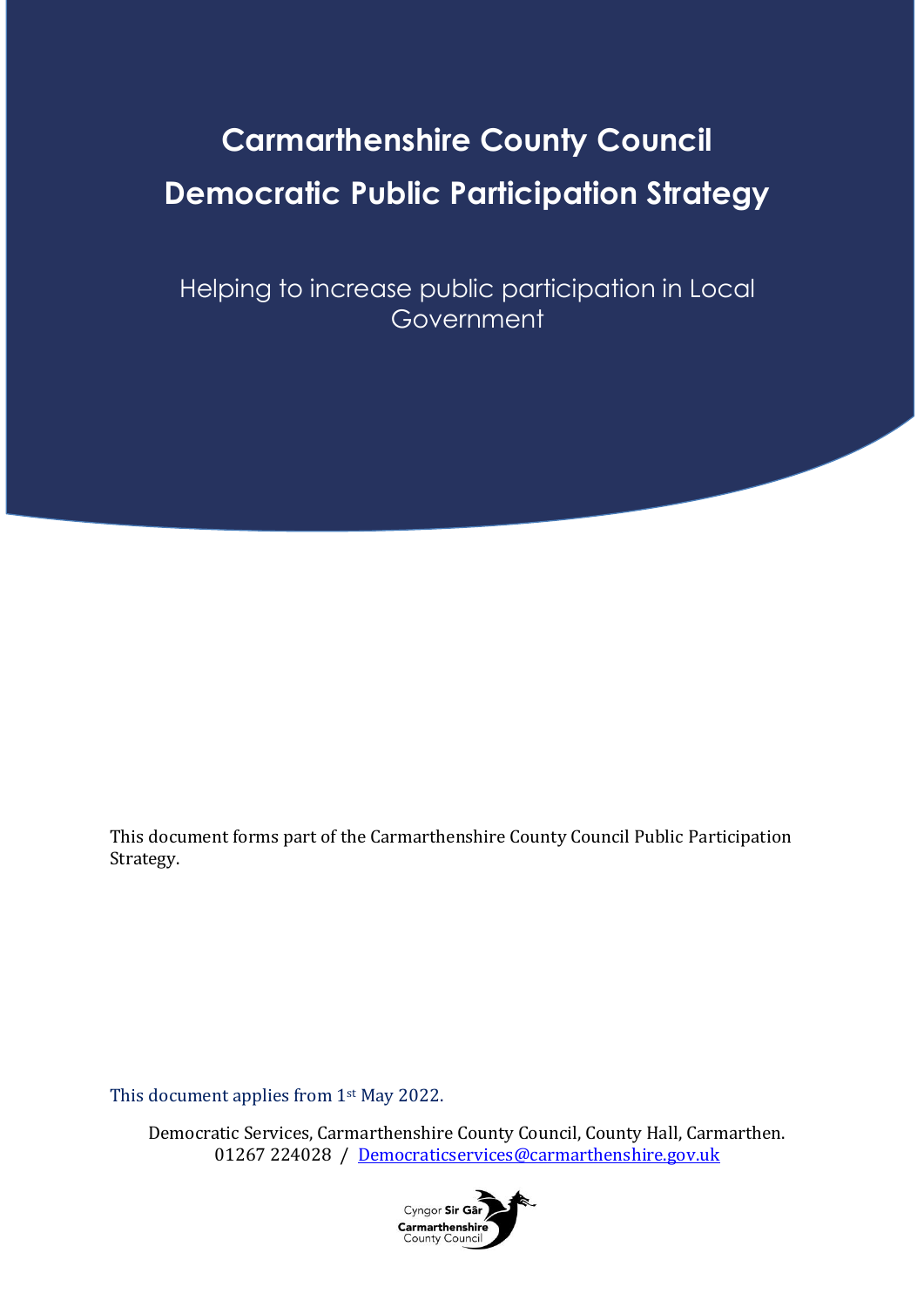This Democratic Public Participation Strategy details how Carmarthenshire County Council aims to promote: -

- awareness among local people of the principal council's functions;
- awareness among local people of how to become a member of the principal council, and what membership entails;
- ways of facilitating access for local people to information about decisions made, or to be made, by the principal council;
- ways of promoting and facilitating processes by which local people may make representations to the principal council about a decision before, and after, it is made;
- arrangements made, or to be made, for the purpose of the council's duty in bringing views of the public to attention of overview and scrutiny committees
- ways of promoting awareness among members of the principal council of the benefits of using social media to communicate with local people

This document applies from 1st May 2022.

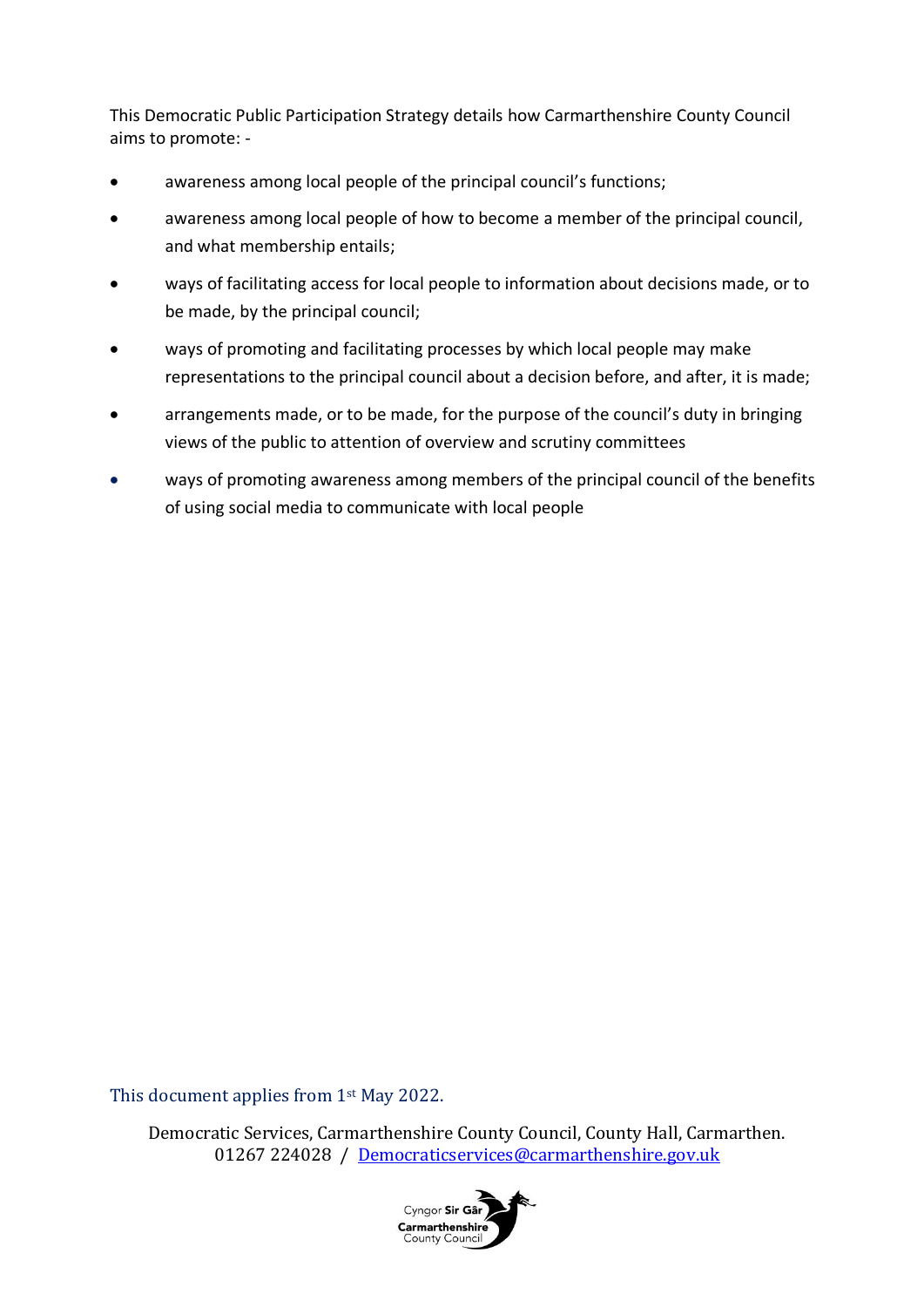#### **HOW THE COUNCIL OPERATES**

All councillors meet together as the Council. Meetings of the Council are normally open to the public, but occasionally the Council will resolve to go into private session if confidential or exempt business is to be transacted. Private sessions of Council are rare. At Council meetings councillors decide the Council's overall policies and set the budget each year. The Council has a Cabinet which is responsible in turn for implementing polices agreed by the Council and taking executive decisions on matters which are not the responsibility of the Council or of one of its committees.

#### **HOW THE COUNCIL WORKS**

The Council comprises 75 elected Councillors representing [51 Electoral Wards.](http://www.carmarthenshire.gov.wales/home/council-democracy/research-statistics/electoral-ward-county-profiles/) The Council normally meets on a monthly basis and has a list of functions including adopting and changing the Constitution, approving and adopting the Budget and Policy Framework, appointing the Leader, determining and agreeing Committees and their terms of reference.

Up to ten of the Council's members make up the Cabinet (the Executive), including the Leader of the Council. The Cabinet is responsible for carrying out all the local authority functions which are not the responsibility of the Council. Cabinet Members are responsible for decision making within specific areas of interest, known as portfolios.

Scrutiny Committees act as a 'critical friend' to the Cabinet and other decision makers in order to promote better services, policies and decisions. Working in a similar way to parliamentary select committees, scrutiny involves councillors who are not in the cabinet.

The Planning Committee, Licensing Committees and Governance & Audit Committee make the Council's regulatory decisions. Planning Committee determines planning applications, Licensing Committee determines licences to drive a hackney carriage or a private hire vehicle (taxis), public entertainment licences for premises amongst others, and Governance & Audit Committee reviews and scrutinises the Council's financial affairs. Democratic Services Committee reviews the adequacy of provision by the Authority to discharge the democratic services function and the there is also a Standards Committee to promote high standards of conduct and support Councillors to comply with the Code of Conduct.

#### This document applies from 1<sup>st</sup> May 2022.

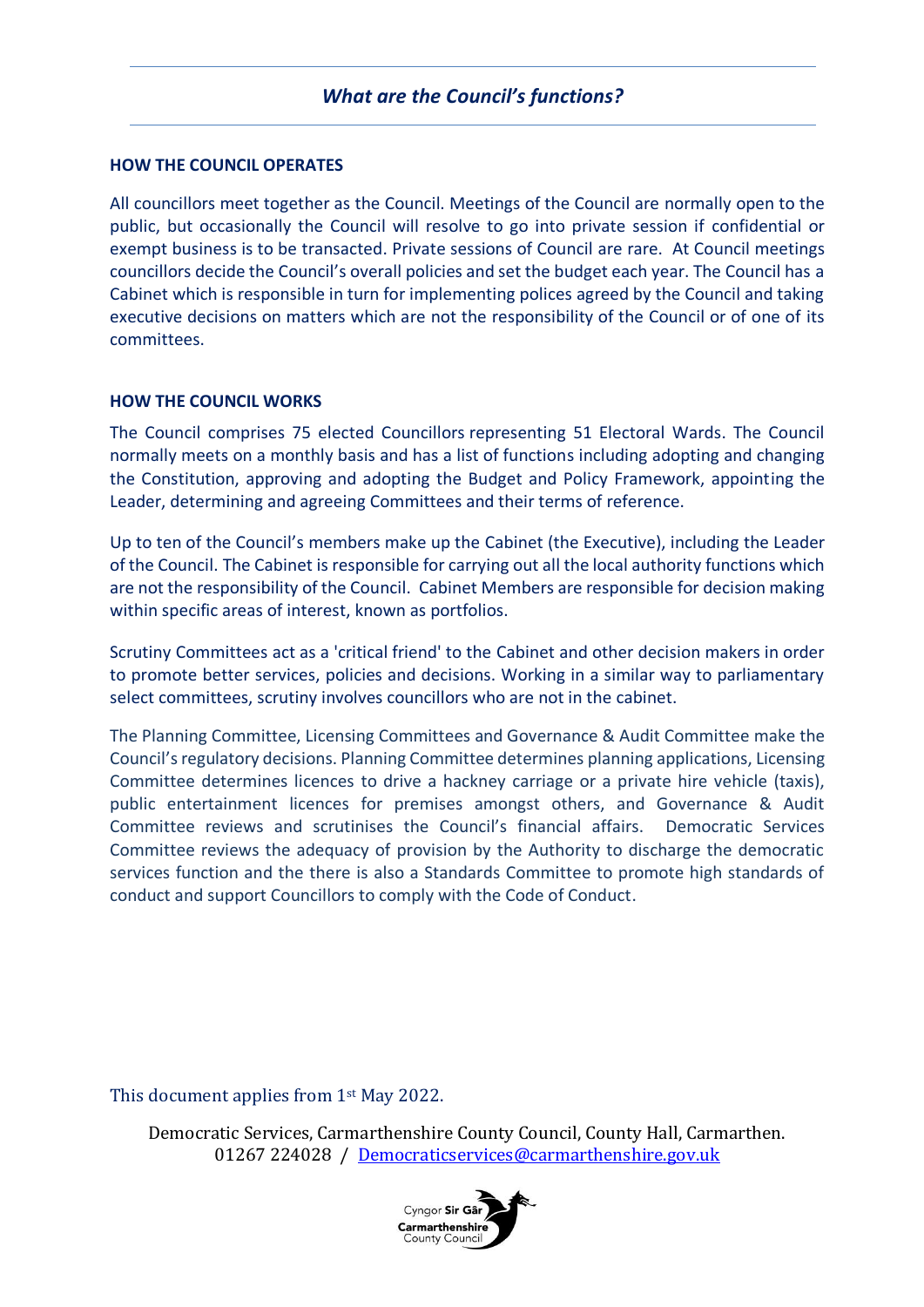#### Council's decision making structure:-



#### This document applies from 1st May 2022.

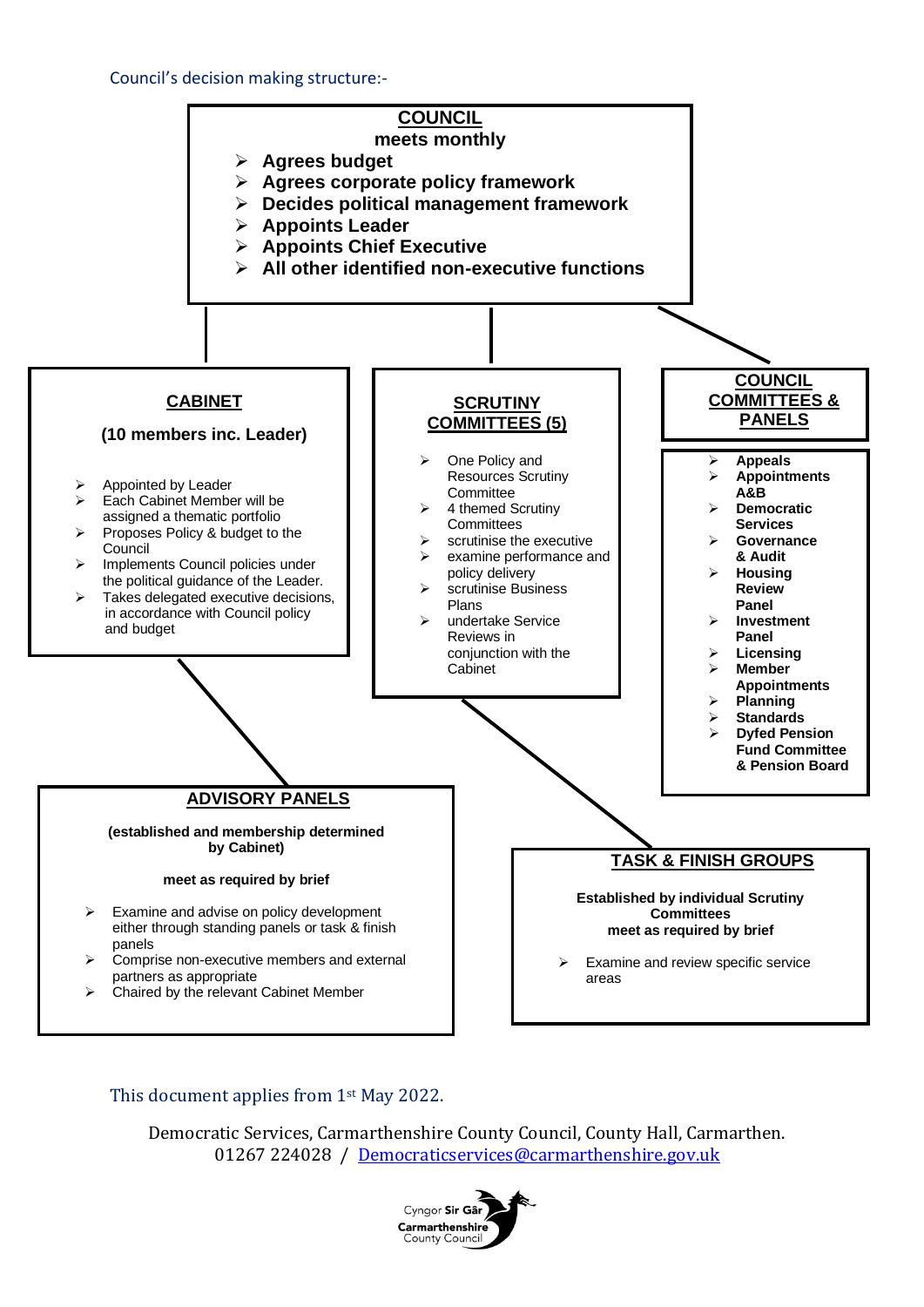#### **HOW TO BECOME A COUNCILLOR**

The next Local Government Elections will be held in May 2027. This section provides you with information on how to stand for election and what is expected of you should you be elected as a Councillor for Carmarthenshire County Council.

#### **STANDING AS A CANDIDATE**

A candidate for election must complete a set of nomination papers that must be signed by the candidate in the presence of a witness who must attest the signature. You then need to win a majority of the votes cast at the ballot box, if there is a contest for the seat. The number of votes you need to win depends on the electoral division in which you choose to stand for election. Some electoral divisions are two or three member divisions.

Nomination packs will be available early in 2027. If you would like to register your interest please contact [Electoral Services](https://www.carmarthenshire.gov.wales/home/council-democracy/elections-voting/) on 01267 228609.

If you are thinking of standing as a candidate for a particular political party, then you should first get in touch with that party's local organisation. If you plan to stand for election as an independent Councillor, contact us and we will be pleased to give you more information.

Councillors receive a salary which is determined annually by the Independent Remuneration Panel for Wales and can also claim travel and subsistence costs (subsistence is paid for 'out of county' meals and accommodation only) when undertaking official duties. Councillors can also claim towards the costs of care and personal assistance in order for them to carry out their approved duties.

The Welsh Government has approved funding for a pilot scheme to fund reasonable adjustments and support for disabled candidates seeking election to the Local Government elections. Further information can be found [here.](https://www.disabilitywales.org/projects/access-to-elected-office-fund-wales/)

Further information on allowances can be viewed by clicking on the following Independent Remuneration Panel for Wales web page:

[Independent Remuneration Panel for Wales](https://gov.wales/independent-remuneration-panel-wales)

This document applies from 1<sup>st</sup> May 2022.

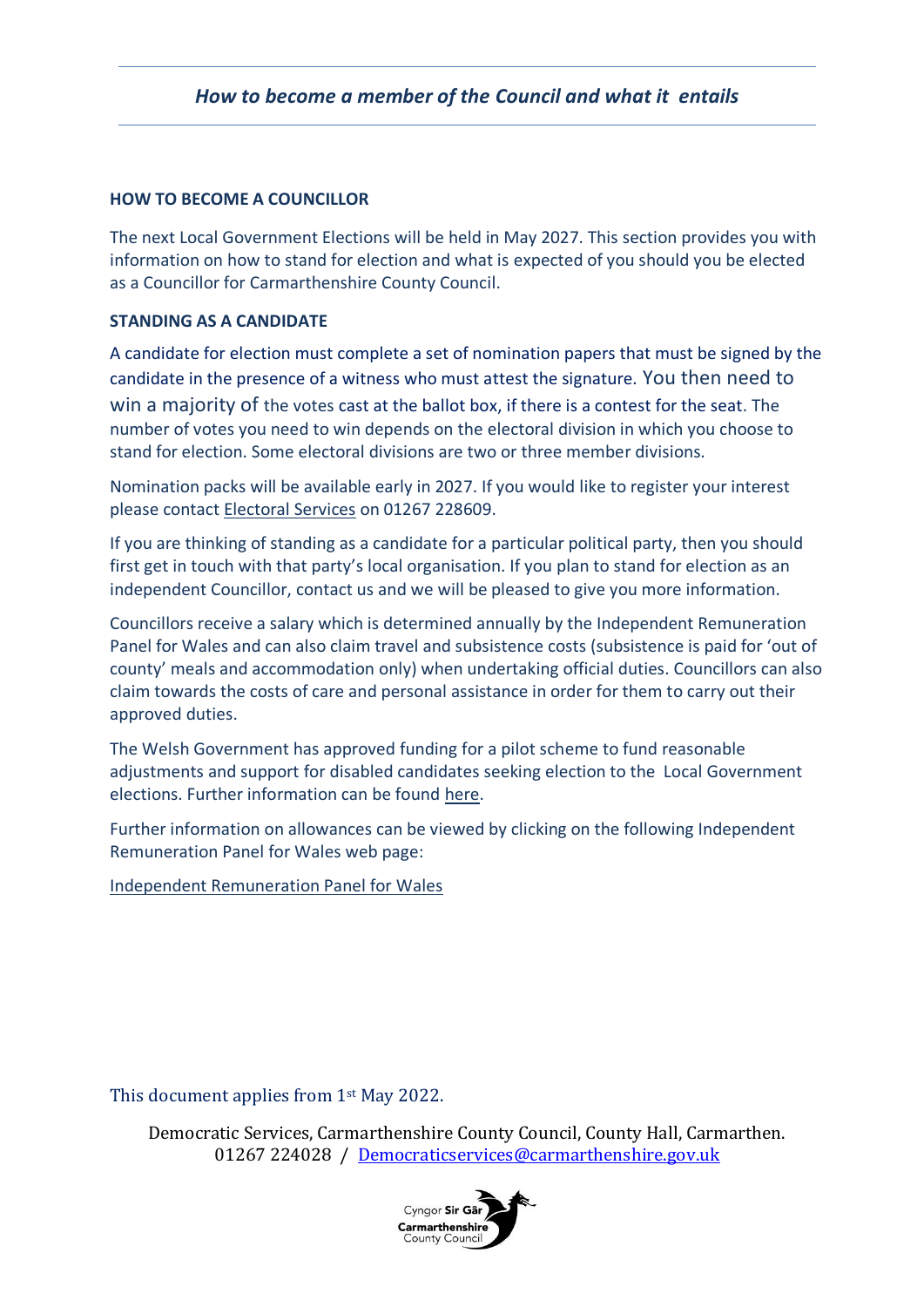#### **WHAT HAPPENS IF I AM ELECTED?**

The Council is composed of 75 Councillors who are elected every five years. Councillors are democratically accountable to residents of their electoral division. The overriding duty of councillors is to the whole community, but they have a special duty to their constituents, including those who did not vote for them.

Councillors are entitled to a basic salary (currently £16,800 per annum 2022-23). Senior Salaries and other allowances/expenses are paid dependant on the roles and responsibilities you may have following election. Further information on payments can be obtained from the [Independent Remuneration Panel for Wales](https://www.carmarthenshire.gov.wales/Independent%20Remuneration%20Panel%20for%20Wales.) (IRPW). A copy of the determinations for 2022-23 can also be found on the IRPW website.

Councillors are also entitled to travel allowances and those with caring responsibilities can also receive reimbursement of costs of care.

Once elected Councillors are expected to attend various training and development sessions during their term of office. An induction session is provided for all new and returning Councillors during the first 12 months in office with further training provided on an ongoing basis through member development events.

If you are elected, you should be prepared to set aside the first two weeks after the election for the member Induction Session in May/June 2027

Councillors are expected to attend meetings and committees and are bound to observe the provisions of the [Councillor's Code of Conduct](https://www.carmarthenshire.gov.wales/media/3218/part51.pdf).

As local representatives, councillors have responsibilities towards their constituents and local organisations. These responsibilities and duties often depend on what the councillor wants to achieve and how much time is available and may include: attending governing body meetings of schools within their ward, attending meetings of local organisations such as tenants' associations, bodies affecting the wider community, raising issues on behalf of members of the public, holding surgeries for residents to raise issues and meeting with individual residents in their own homes.

#### **HOW MUCH TIME DOES IT TAKE UP?**

If you are in employment and intend to stand as a candidate you may wish to ask your employer what provisions they may have in place to allow you to attend to Council business. It is estimated that on average, councillors spend the equivalent of three to four days a week on council business. Obviously, there are some councillors who spend more time than this - and some less.

The Welsh Local Government Association has produced a [Be a Councillor Be the](https://www.beacouncillor.wales/) Change in association with local authorities which is an useful guide for prospective candidates.

#### This document applies from 1<sup>st</sup> May 2022.

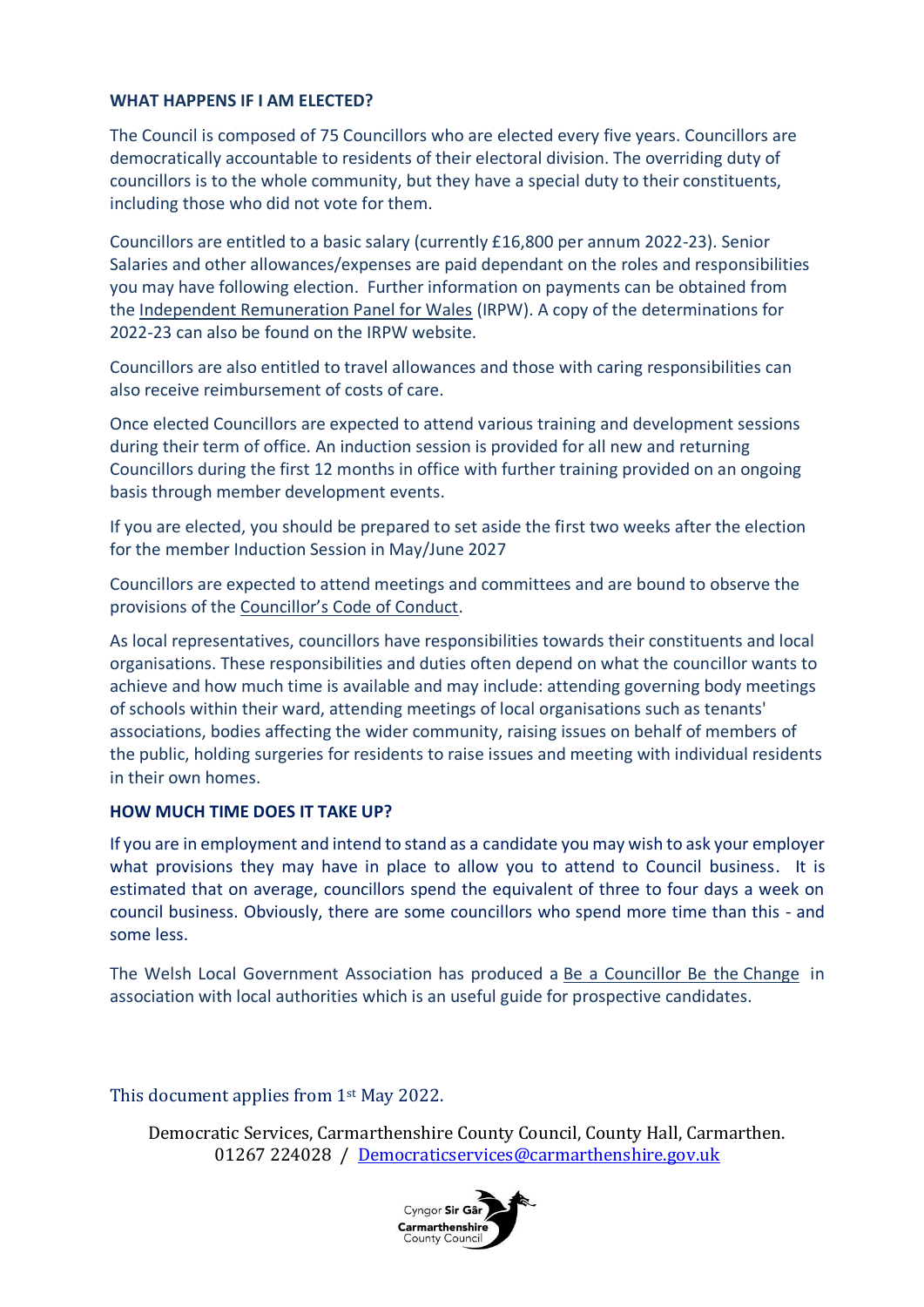#### **COUNCILLOR FACILITIES AND SUPPORT**

The Democratic Services Unit administers meetings of the Council and provides a dedicated support service, providing advice on the law and practice of meetings to Councillors, officers and the public and assistance to all Councillors with queries and admin related requests.

Councillors, once elected, will be provided with a tablet device, laptop and an @carmarthenshire.gov.uk email address which must be used when conducting Council business. All Council meetings are paperless and it is recommended that all candidates are able to use IT confidently or are willing to undertake training.

The Council is a bilingual Authority and, as a Councillor, you will be able to operate in your chosen language, be that Welsh or English, and interpretation facilities are available at all Council meetings to facilitate this. Welsh language training is also available for any Councillors wishing to learn the language.

# *How to access information about decisions that are or have been made by the Council*

#### **NOTICES OF MEETING**

The Council will give at least three clear days' notice of any meeting by posting details electronically on the Council's web site. However, an exception will arise where the Council has received an application from the Police under section 53A of the Licensing Act 2003 for the summary review of a premises licence (The Council being required to decide on whether to take any preliminary measures within 48 hours of receiving the application), the Council may give less than 3 clear days' notice of the meeting of the Licensing Committee meeting called to consider the application.

#### **ACCESS TO AGENDA AND REPORTS BEFORE THE MEETING**

The Council will make copies of the agenda and reports open to the public available for inspection on the Council's website. If an item is added to the agenda later, the revised agenda (where reports are prepared after the summons has been sent out, the Chief Executive will make each such report available to the public as soon as the report is completed and sent to Councillors) will be open to inspection for the time the item was added to the agenda.

#### This document applies from 1<sup>st</sup> May 2022.

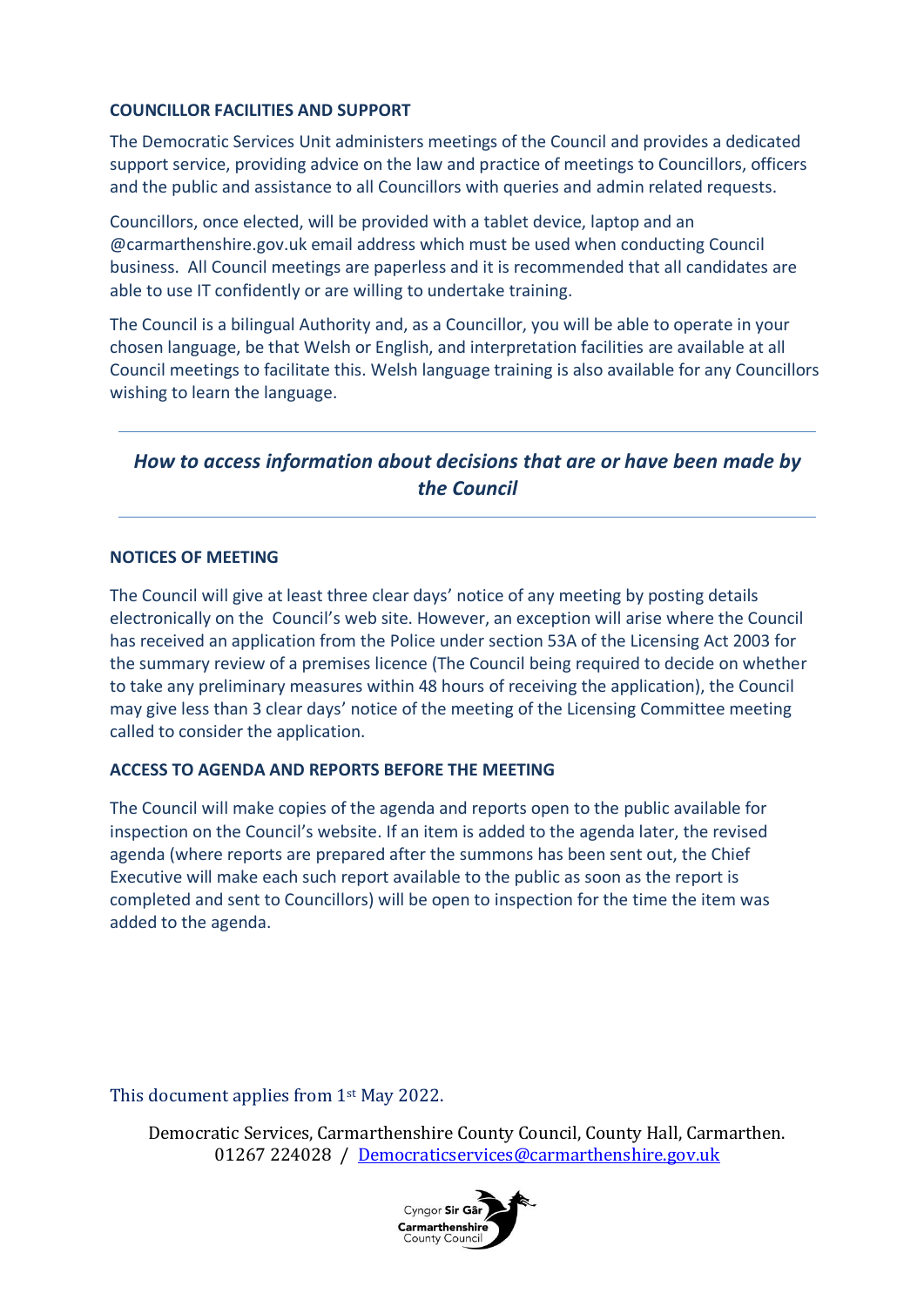#### **ACCESS TO MINUTES ETC. AFTER THE MEETING**

The Council will make available to view on its website copies of the following for a period of six years after a meeting: (a) the minutes of the meeting or record of decisions taken by the Cabinet , excluding any part of the minutes of proceedings when the meeting was not open to the public because exempt or confidential information was being considered; (b) a summary of any proceedings not open to the public where the minutes open to inspection would not provide a reasonably fair and coherent record; (c) the agenda for the meeting; and (d) reports relating to items when the meeting was open to the public. A decision note which details, attendance, any interests declared and decisions will be published on the Authority's website within 7 days of the meeting.

#### **ACCESS TO VIEW MEETINGS\***

The Council will ensure members of the public can attend or view meetings that are open to the public either:-

- in person (social distancing regulations permitting and part of the meeting includes physical attendance)
- through video conferencing if making representations /asking questions
- by watching a meeting live via our webcast page or in archive (the webcast will be available to view for 6 months) Requests for copies of archived webcasts beyond 6 months can be made through Democratic Services – a small administrative charge may apply for this service.

(\*This does not apply when exempt or confidential information is being discussed).

This document applies from 1<sup>st</sup> May 2022.

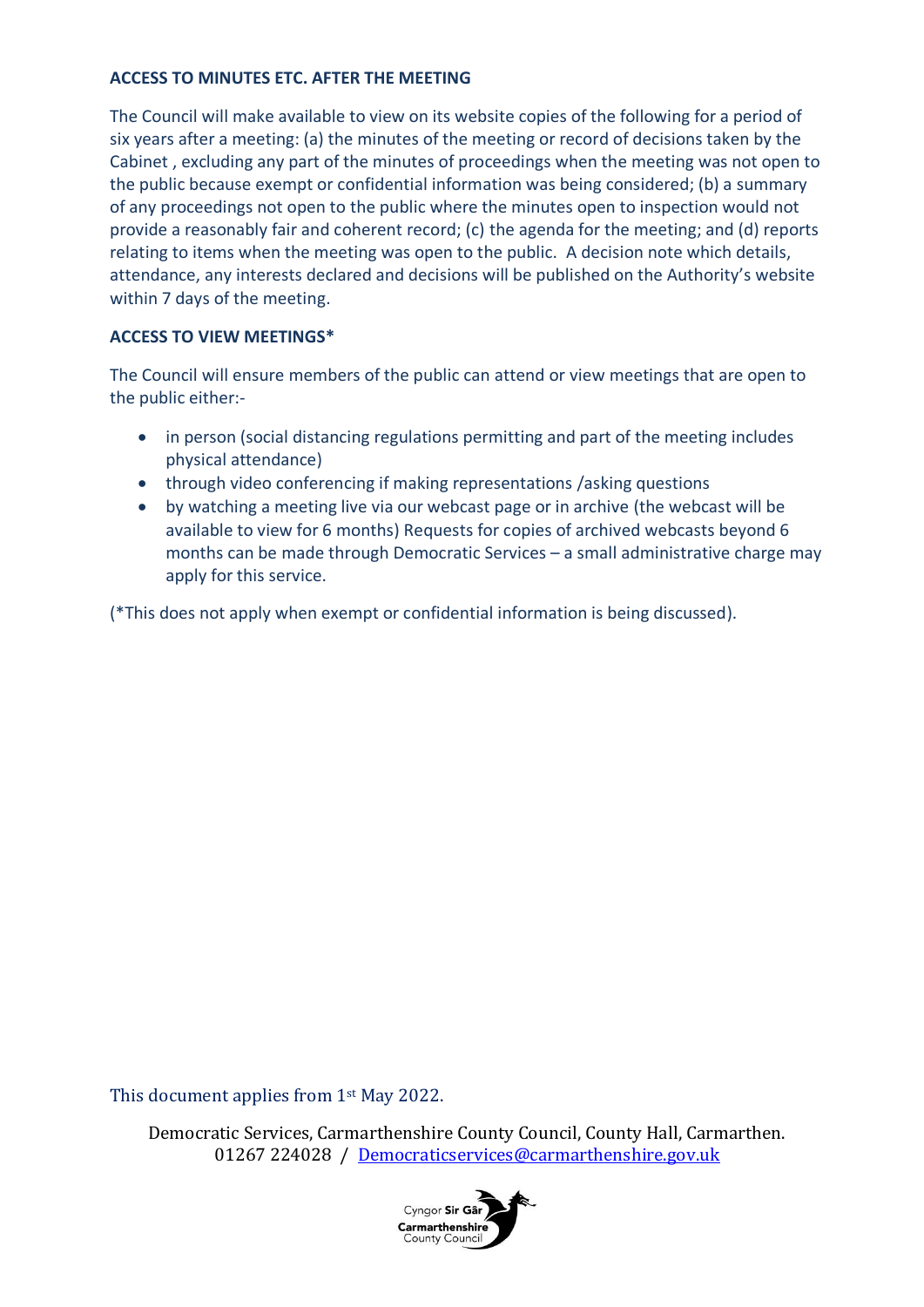# *How to participate and make representations to the Council before and after a decision has been made;*

#### COUNCIL & CABINET

Members of the public, provided that they are residents of the County, own a business located within the County or are employed within the County can ask questions at Full Council Meetings, meetings of the Cabinet and at Scrutiny Committee meetings.

To ask a question you need to deliver your question in writing or by electronic mail to the Chief Executive (e-mail [chiefexecutive@carmarthenshire.gov.uk](mailto:chiefexecutive@carmarthenshire.gov.uk) ) no later than 10.00 a.m. 7 clear working days before a meeting (NB clear days does not include the day the question is received or the day of the meeting).

When submitting your question, you must include your name and address (include your business name and address if you own a business located in Carmarthenshire or work in Carmarthenshire but live elsewhere) and you must name the member of the Council to whom it is to be put.

The Council also welcomes petitions and recognizes that petitions are one of many ways in which people can let us know their concerns and engage in the democratic process. A copy of the Council's petition scheme can be found [here.](https://democracy.carmarthenshire.gov.wales/documents/s60237/Petition%20Scheme.pdf)

#### **SCRUTINY**

Getting involved in scrutiny is one of the best ways to influence decision making at the Council, as Councillors will hear your experiences first hand. There are a number of ways you can get involved in the work of scrutiny at the council:

- Asking a question or attending a Scrutiny meeting
- Keeping up-to-date with what's happening in scrutiny
- [Suggesting a topic for review](https://www.carmarthenshire.gov.wales/media/1220848/scrutiny-topic-suggestion-form-pdf-version.pdf)
- Contribute evidence for scrutiny reviews

Further information on participation in Scrutiny can be found later in this document and or/on our [Scrutiny pages](https://www.carmarthenshire.gov.wales/home/council-democracy/committees-meetings/scrutiny/#.X8YlN577TIU) .

This document applies from 1st May 2022.

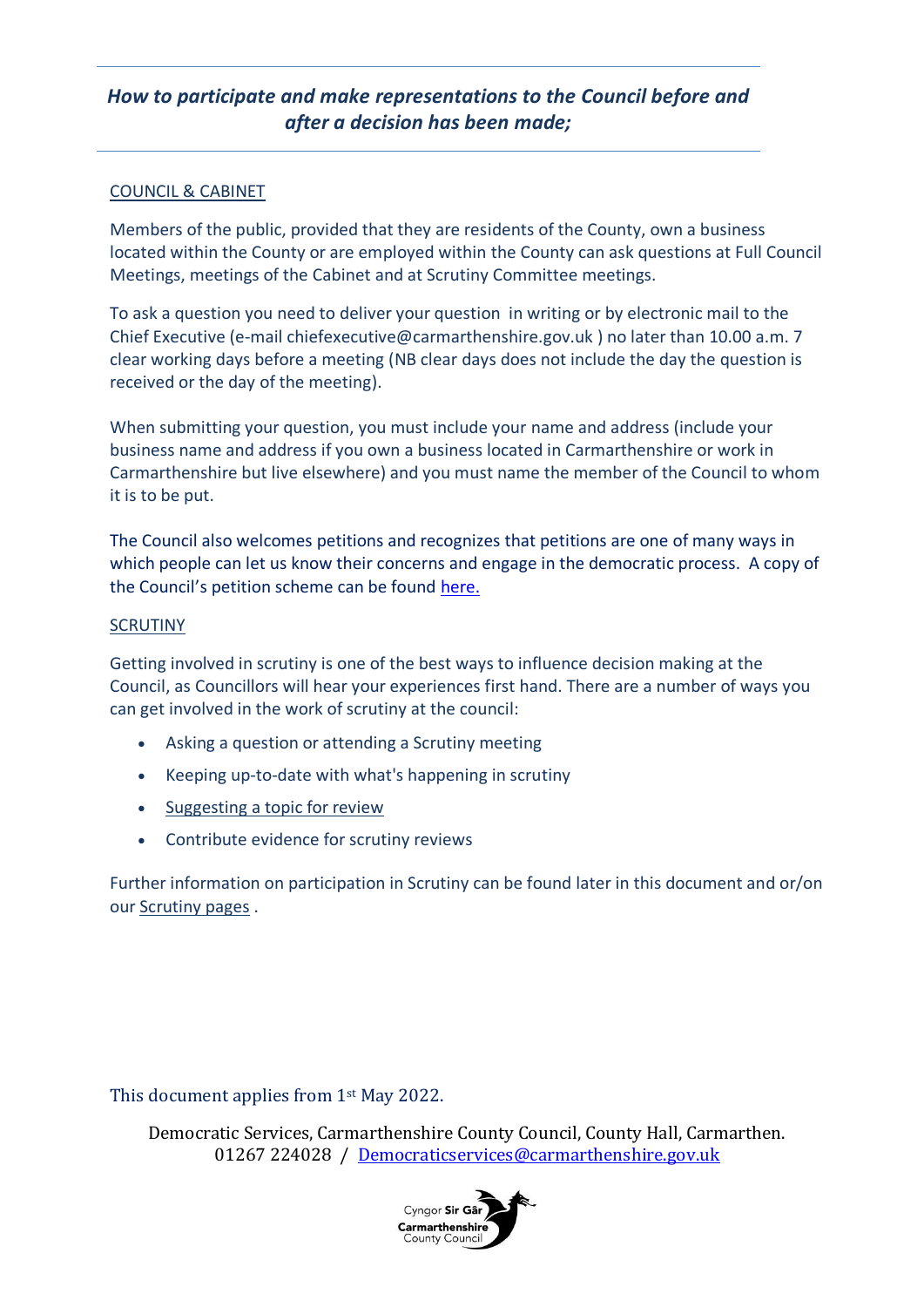#### REPRESENTATIONS AT PLANNING AND LICENSING COMMITTEE MEETINGS

The Council has a set process for making representations at both Planning and Licensing Committees:-

To find out more about making representations at Planning and Licensing Committee meetings please click on the following links:-

[Representations at Planning Committee meetings.](https://www.carmarthenshire.gov.wales/home/council-services/planning/)

[Representations at Licensing Committees](https://www.carmarthenshire.gov.wales/home/business/organising-events/community-toolkit/licensing-for-events/#.YeZ7bWjP3IU)

## *How to bring the views of the public to attention of scrutiny committees*

#### **HOW CAN I BECOME INVOLVED IN SCRUTINY?**

The involvement of local residents, community organisations and partners is an important part of the Carmarthenshire scrutiny process and our Councillors are committed to responding to the views and concerns of residents.

Getting involved in scrutiny is one of the best ways to influence decision making at the Council, as Councillors will hear your experiences first hand. There are a number of ways you can get involved in the work of scrutiny at the council:

- Attending a Scrutiny meeting
- Keeping up-to-date with what's happening in scrutiny
- Suggesting a topic for review
- Contribute evidence for scrutiny reviews

All scrutiny meetings are open to the public except where exempt information has to be discussed. A list of meeting dates and agenda items can be found on the council's [meeting](https://democracy.carmarthenshire.gov.wales/mgCalendarMonthView.aspx?GL=1&amp;bcr=1)  [diary.](https://democracy.carmarthenshire.gov.wales/mgCalendarMonthView.aspx?GL=1&amp;bcr=1) If you would like to attend a meeting simply come along to the meeting venue (stated on the front of the agenda).

Scrutiny provides the opportunity for the public to become involved in the Council's activities. You can request that an item be placed on the agenda and if you are a resident of Carmarthenshire or own a business or are employed within Carmarthenshire you may ask questions at Scrutiny meetings. Further information is included in our [Scrutiny Procedure](https://www.carmarthenshire.gov.wales/media/1223687/part4-5-scrutiny-procedure-rules-oct-20.pdf)  [Rules 10. \(3\)](https://www.carmarthenshire.gov.wales/media/1223687/part4-5-scrutiny-procedure-rules-oct-20.pdf) and (4) or contact us for further information

#### **KEEPING UP-TO-DATE WITH WHAT'S HAPPENING IN SCRUTINY**

There are a number of ways you can keep up to date with what is happening in Scrutiny, you can:-

This document applies from 1<sup>st</sup> May 2022.

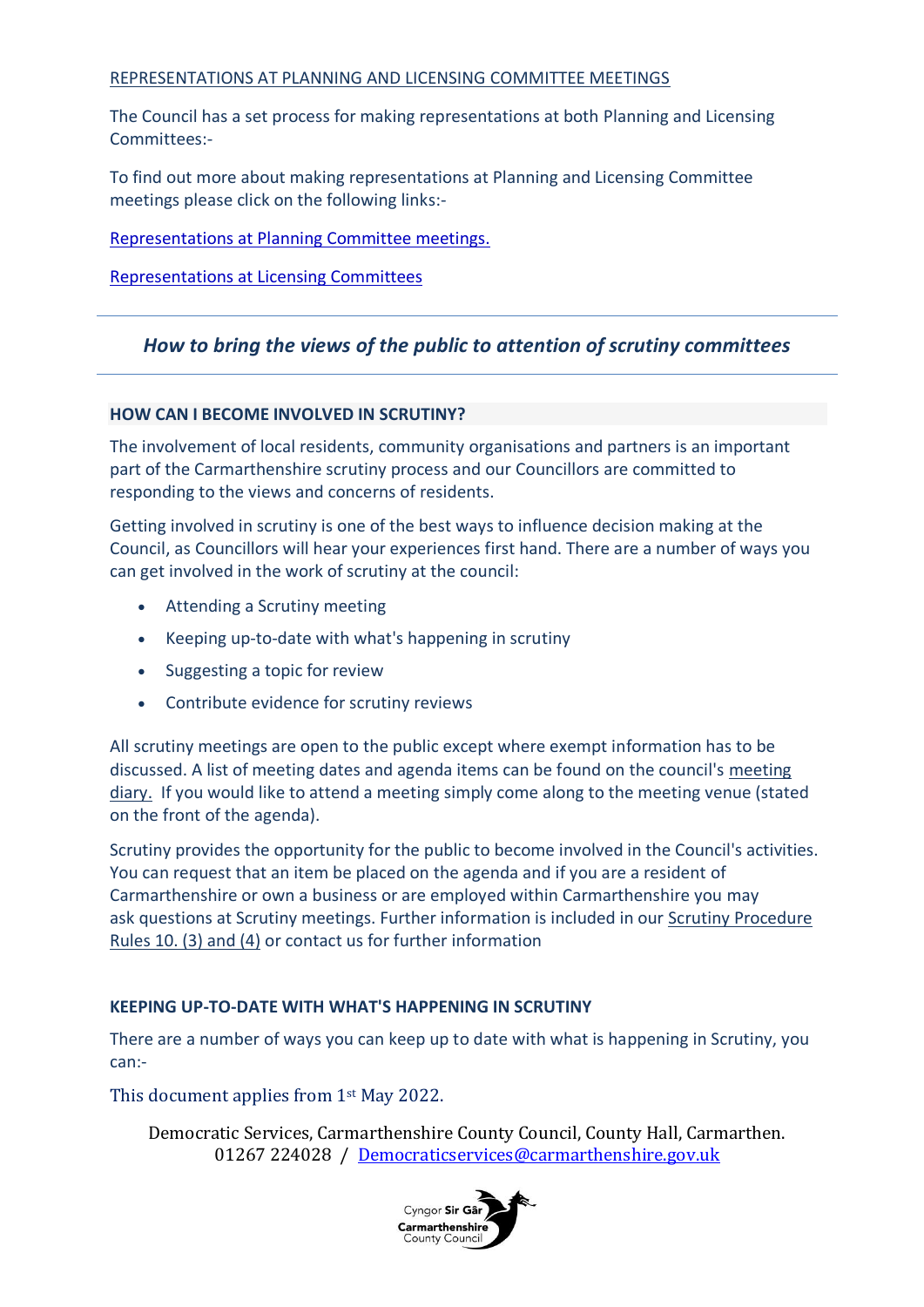- Subscribe to RSS feed on our website which will automatically update you when agendas and minutes are published. **RSS** stands for "Really Simple Syndication" and is a easily way to keep updated on Scrutiny Committee work. The subscribe button is at the top of this page.
- Download the mod[.gov app](https://www.moderngov.co.uk/our-solutions/tablet-app-paperless-meetings) which will allow you to automatically download and view meeting papers.
- Check our [Facebook](https://www.facebook.com/CarmsCouncil) and [Twitter](https://twitter.com/Carmscouncil) feeds for regular updates.

## **SUGGESTING A TOPIC FOR REVIEW**

• If you think there is an issue that scrutiny should look at, then let us know. You can suggest a topic for review by emailing us, or by downloading and posting our [topic](https://www.carmarthenshire.gov.wales/media/1220848/scrutiny-topic-suggestion-form-pdf-version.pdf)  [suggestion form.](https://www.carmarthenshire.gov.wales/media/1220848/scrutiny-topic-suggestion-form-pdf-version.pdf)

## **CONTRIBUTE EVIDENCE FOR SCRUTINY REVIEWS**

When undertaking in scrutiny work, especially in depth reviews, Councillors hope to receive a wide-range of evidence from a number of sources. Submitting evidence will help ensure that your voice is heard and that the Councillors make recommendations that will improve the services from an user's perspective. If you are interested in any issues and would like to submit evidence, please contact us:-

Democratic Services Unit, Carmarthenshire County Council, County Hall, Carmarthen, SA31 1JP Tel: 01267 224028 | E-mail: [scrutiny@carmarthenshire.gov.uk](mailto:scrutiny@carmarthenshire.gov.uk)

This document applies from 1st May 2022.